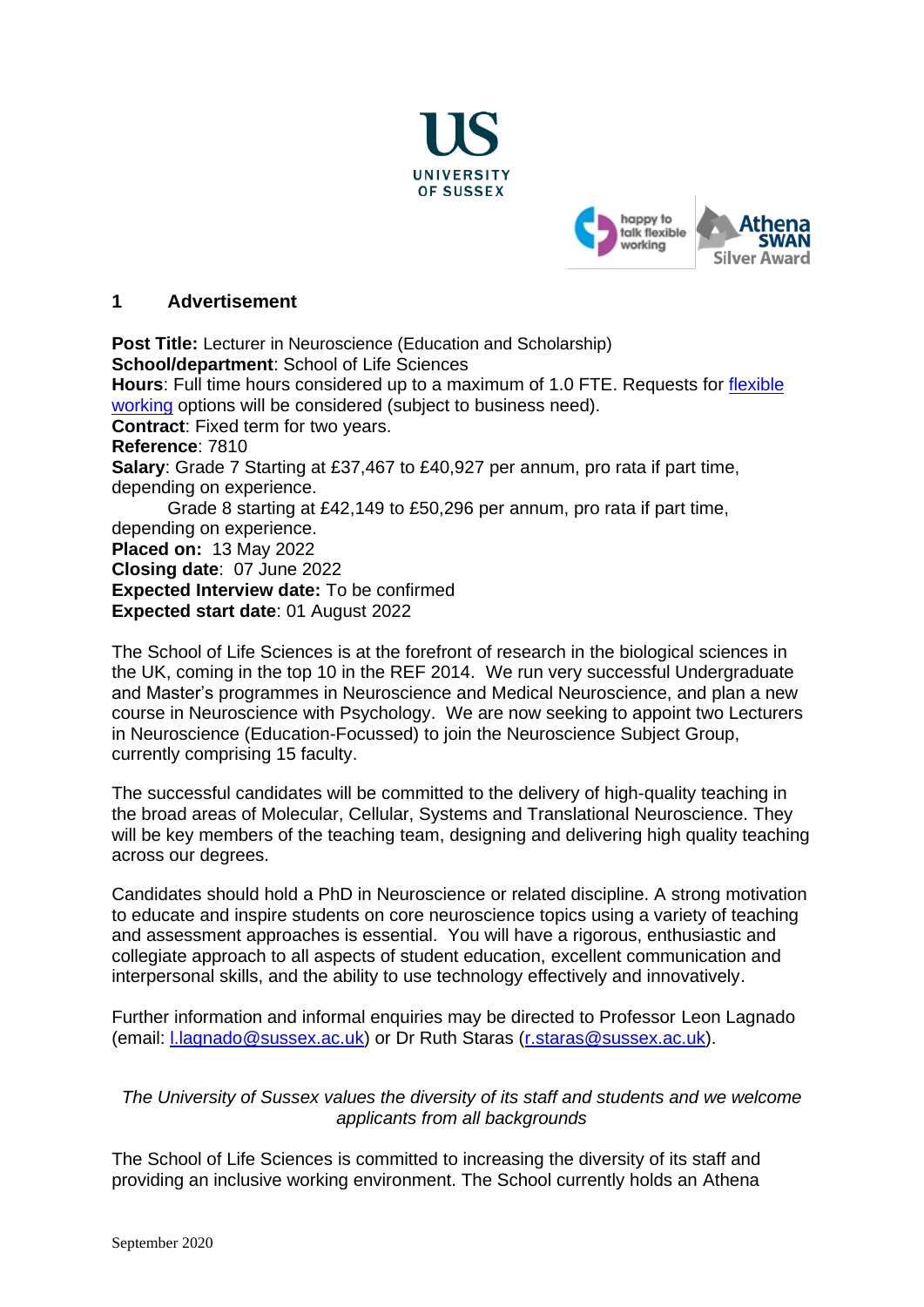SWAN Silver Award, has developed a Race Equity Action Plan and hosts an active Equality, Diversity and Inclusion working group.

Applications are particularly welcomed from Black and minority ethnic candidates, and women, trans and non-binary candidates, who are under-represented in the School of Life Sciences.

Applications to posts from candidates who wish to work part-time or as job-sharers are welcome.

The University offers various schemes to provide real benefits to parents, these can be found at [Family Friendly Policies](http://www.sussex.ac.uk/humanresources/personnel/familyfriendlypolicies)

*Applications should be accompanied by a full CV, a statement of teaching interests and approaches (not more than 2 pages), and the names of three academic referees.* 

For full details and how to apply see our [vacancies page](http://www.sussex.ac.uk/about/jobs)

#### 2. **The School of Life Sciences**

The [School of Life Sciences](http://www.sussex.ac.uk/lifesci/) has a mission statement *to enhance human health and environmental sustainability, through research, education and knowledge exchange.* It undertakes research, teaching and engagement across a wide range of the Life Sciences, from Chemistry through a range of biological and medically-related areas to Conservation Biology. The breadth and depth of cutting-edge research and innovative teaching practice requires a diverse community who work across boundaries to deliver excellence.

The School is the largest in the University in terms of research activity, with an annual research income of c£16m, and is one of the largest in terms of student and staff population: The School has a teaching and research faculty of around 100, over 200 research fellows and technicians, and an administrative team of around 25. We aim to develop scientists that are able to connect with global issues and develop innovative solutions to the challenges that face the planet.

Academics within the School of Life Sciences apply their [research](http://www.sussex.ac.uk/lifesci/research) to create impact in areas as diverse as addressing neurodegenerative diseases, saving endangered species, fostering sustainable agriculture and developing diagnostics for cancer and rare diseases. In the most recent Research Excellence Framework (REF2014), more than 96% of the School's research was rated as 'world leading', 'internationally excellent' or 'internationally recognised', putting us above many Russell Group institutions. As part of our research impact, we have developed relationships with business, policy and community partners. Our vibrant post-graduate research community is made up of around 180 PhD students and they are key to our success, undertaking cutting-edge research across all of our areas of interest in the Life Sciences.

Research in the School of Life Sciences is structured into [six collaborative](http://www.sussex.ac.uk/lifesci/) Subject [Groups,](http://www.sussex.ac.uk/lifesci/) led by a Subject Chair who is a leader in their field. These are *Biochemistry & Biomedicine, Genome Damage and Stability Centre, Neuroscience, Evolution, Behaviour & Environment, Sussex Drug Discovery Centre* and *Chemistry.* The Head of School (Professor Sarah Guthrie) leads the Head of School Executive, which includes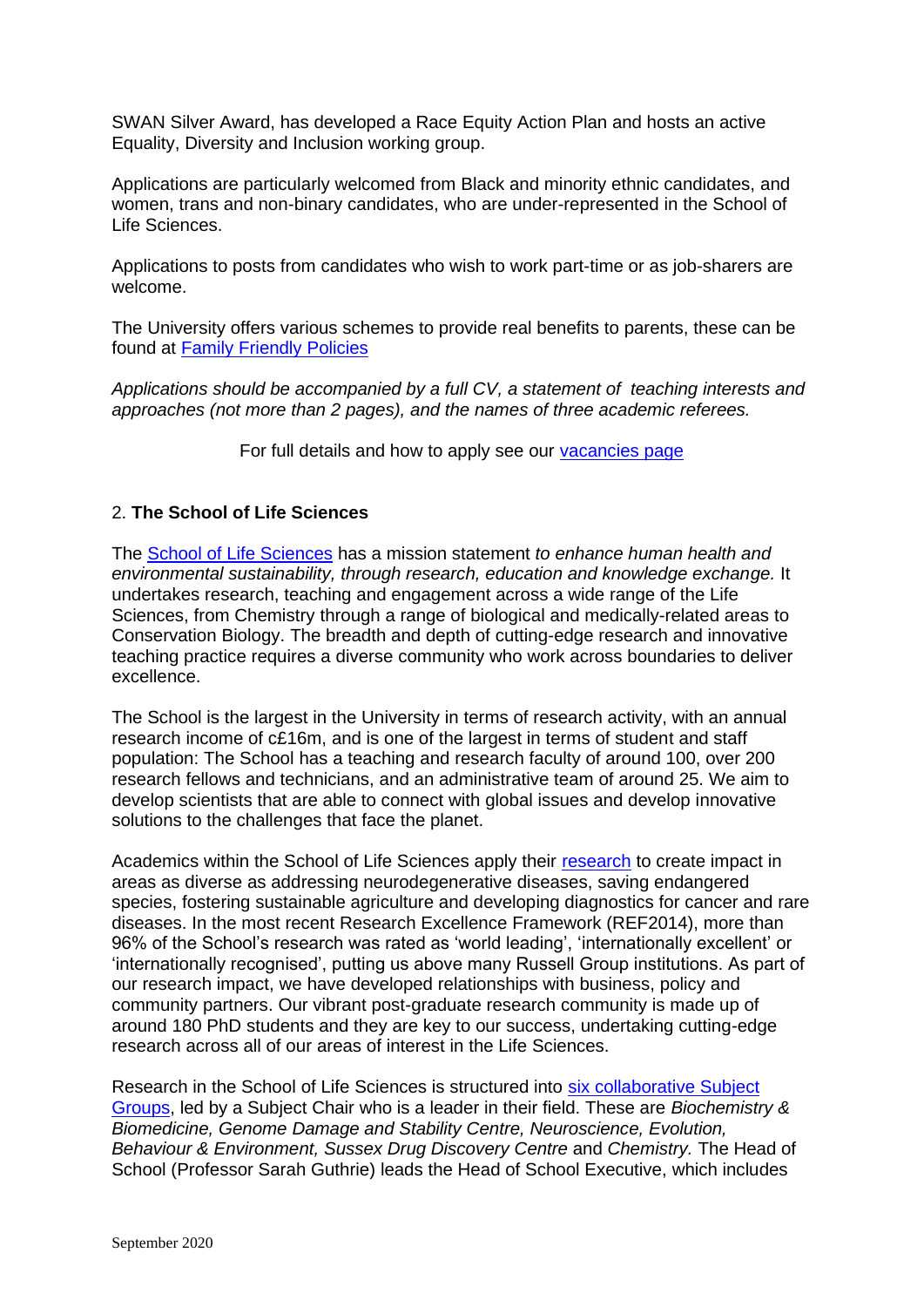two Deputy Heads of School (one focussed on research, the other on education), the School Administrator and the Director of Technical Services. Wider School organisation and administration is overseen by the School Management Committee, which includes the Subject Chairs and others in Directorship roles.

The School's teaching is firmly based on our research excellence and offers students an intellectually stimulating yet supportive experience, with opportunities for personal research experience and use of modern technology to enhance learning. The School has a population of around 1650 undergraduates studying a [range of subjects](http://www.sussex.ac.uk/lifesci/ugstudy) across the School's expertise. For each degree we offer a 3-year BSc and a 4-year integrated Masters (MSci or MChem). We also offer a Life Sciences Foundation Year, which is ideally suited for students whose A-level (or equivalent) qualifications don't meet the requirements for direct entry on to our BSc/MSci degrees. We have a population of around 85 postgraduate taught students undertaking [MSc or MRes courses](http://www.sussex.ac.uk/lifesci/pgstudy) across our subject expertise.

The School is committed to the [University's core values](https://www.sussex.ac.uk/strategy/) of kindness, integrity, inclusion, collaboration and courage. The Equality, Diversity and Inclusion Committee (with representation on the School Management Committee) promotes and encourages our values across the School, [championing initiatives](http://www.sussex.ac.uk/lifesci/equality-diversity-and-inclusion/) that meet the [University's goals](https://www.sussex.ac.uk/equalities/strategy) of being Equal, Diverse, Accessible and Flexible. We currently hold an Athena SWAN Silver Award and have a BAME Awarding Gap Committee who closely liaise with the University's Race Equality Charter committee. The School also hosts a wellbeing room and a multi-faith prayer room within its estate and the University supports the Trans [Rights are Human Rights](https://www.sussex.ac.uk/news/university?id=52962) UK initiative. We believe that equality, diversity and inclusion is everyone's business and aim to provide a friendly and supportive environment for all who work, study and visit the School of Life Sciences.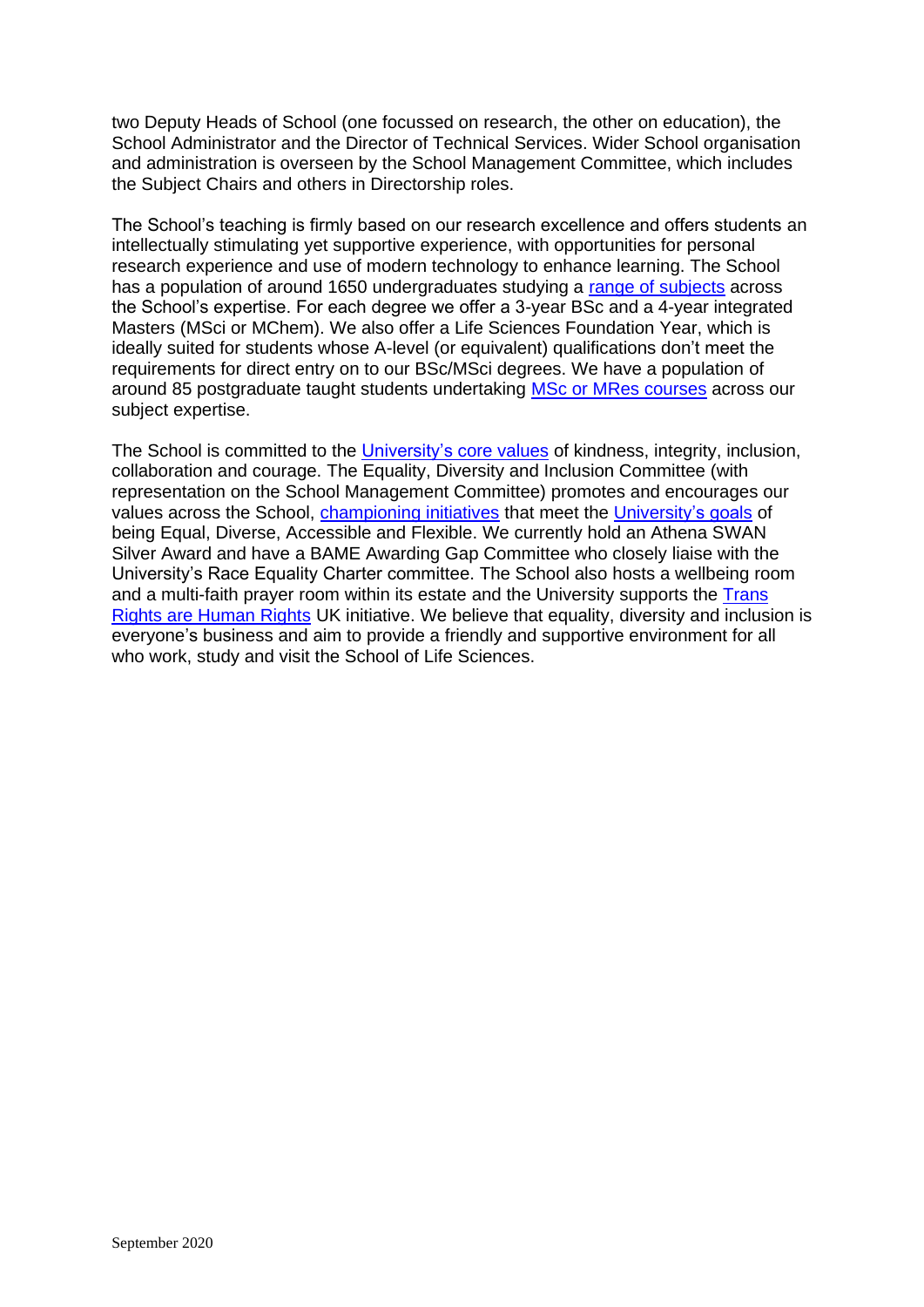## **3. Please add the Job Description and Person Specification**

#### **CORE JOB DESCRIPTION**

| <b>Job Title:</b>       | Lecturer in Neuroscience                                                                                                                                                                                                                                                        |
|-------------------------|---------------------------------------------------------------------------------------------------------------------------------------------------------------------------------------------------------------------------------------------------------------------------------|
| Grade:                  | Lecturer (Education and Scholarship), Grade 7-8                                                                                                                                                                                                                                 |
| School:                 | Life Sciences                                                                                                                                                                                                                                                                   |
| Location:               | John Maynard Smith building                                                                                                                                                                                                                                                     |
| <b>Responsible to:</b>  | <b>Head of School</b>                                                                                                                                                                                                                                                           |
| <b>Direct reports:</b>  | n/a                                                                                                                                                                                                                                                                             |
| Key contacts:           | Students, other members of Faculty within the School and<br>University, School Officers, academics in the field in other<br>institutions.                                                                                                                                       |
| <b>Role Description</b> | This is a career-grade teaching position. Post-holders will be<br>expected to take full responsibility for the design, management<br>and delivery of their own teaching. They will also be expected<br>to provide support and guidance to less experienced members<br>of staff. |

### **PRINCIPAL ACCOUNTABILITIES**

- 1. To design and deliver high-quality teaching programmes that are attractive to students.
- 2. To contribute fully to the School and University by playing a significant role in working groups, committees, and other School and University activities.

## **KEY RESPONSIBILITIES**

## **2. Teaching & Student Support**

- 1.1 Engage in the planning, delivery and assessment of innovative high-quality undergraduate and postgraduate teaching, in liaison with the relevant programme and course convenors.
- 1.2 Identify, design, develop and manage new curriculum proposals that are attractive to students.
- 1.3 Develop high-quality inclusive teaching materials, methods and approaches, take responsibility for their quality, and ensure that they meet defined learning objectives.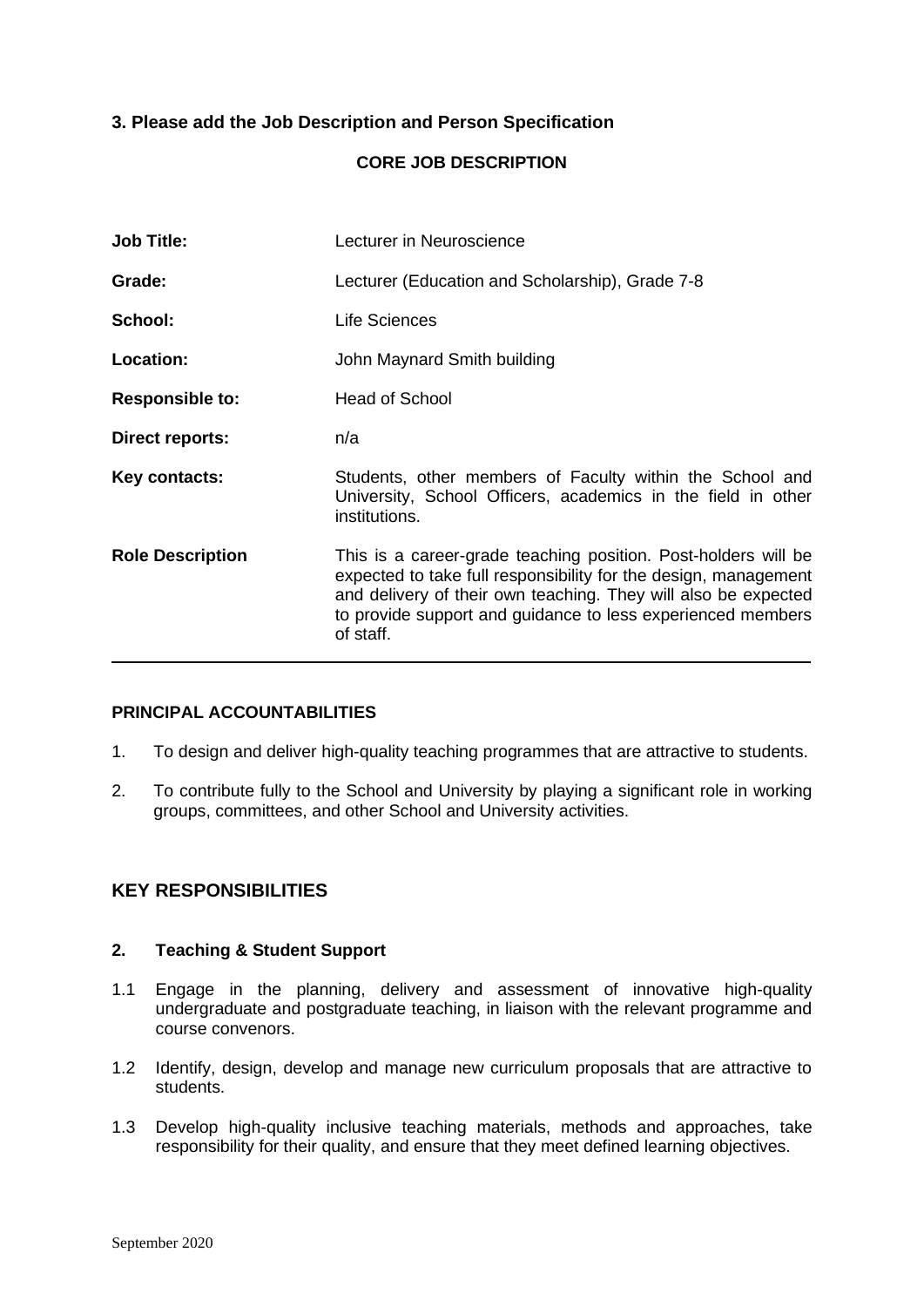- 1.4 Ensure that teaching materials remain up-to-date and relevant, incorporating advances in the subject area into the course of study, and utilising appropriate technology.
- 1.5 Set, mark, and assess coursework and examinations; select appropriate assessment instruments and assessment criteria, and provide constructive and comprehensive feedback to students.
- 1.6 Undertake continuous professional development to maintain an understanding of appropriate pedagogy in the subject area.
- 1.7 Supervise the work of undergraduate and taught postgraduate students, providing advice on study skills.
- 1.8 Contribute to the accreditation of courses and quality-control processes.
- 1.9 Undertake and complete administrative duties required in the professional delivery of teaching.
- 1.10 Undertake academic advising duties, and provide first-line support for sensitive issues, referring on as appropriate to services providing further assistance.
- 1.11 Adopt an approachable and accessible attitude towards students, offering office hours, informal advice etc.
- 1.12 Supervise student projects, practical work and, where appropriate, placements.
- 1.13 Supervise the work of others, and co-ordinate work to ensure modules are delivered to the required standards.

#### **2. Scholarship & Enterprise**

- 1.1 Make presentations at conferences, or exhibit work in other appropriate events, and identify ways to disseminate results of scholarly activity informally via the internet, the media, and other forms of public engagement.
- 1.2 Identify and secure opportunities for enterprise activity, knowledge exchange income and/or consultancy.
- 1.3 Actively build internal and external contacts, and play a key role in internal networks and relevant external networks in order to, for example, identify sources of funding, secure student placements, and build relationships for future activities.
- 1.4 Supervise doctoral students as part of a supervision team.
- 1.5 Contribute to a relevant national professional body or recognised events.
- 1.6 Continually update knowledge and understanding in field or specialism, and engage in continuous professional development.
- 1.7 Engage in subject, professional and pedagogic research as required to support education activities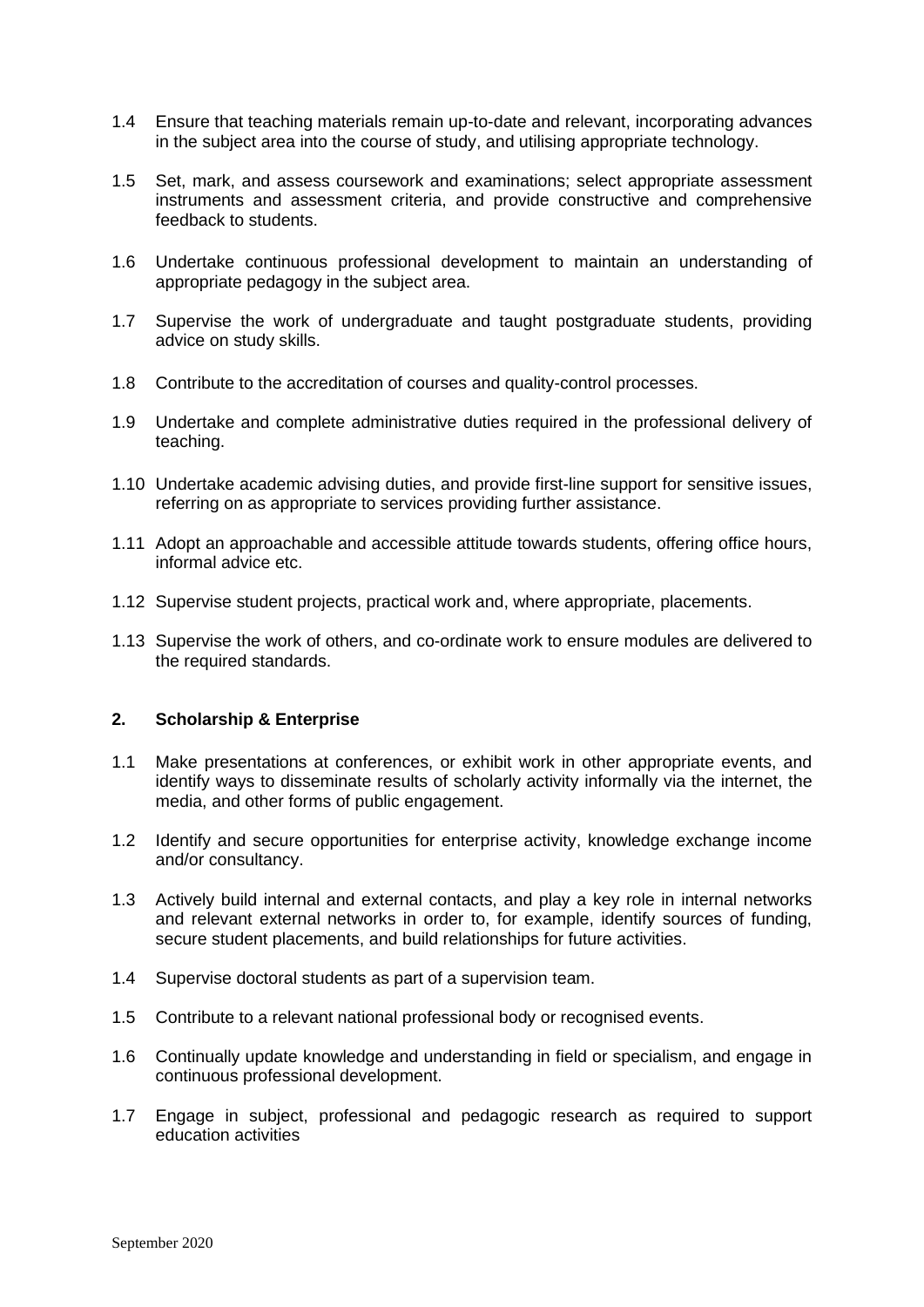- 1.8 Extend, transform and apply knowledge acquired from scholarship to education and appropriate external activities
- 1.9 Conduct individual or collaborative scholarly projects
- 1.10 Develop and produce learning materials and disseminate the results of scholarly activity

#### **3. Contribution to School & University**

- 3.1 Attend and contribute to School meetings.
- 3.2 Engage in activities beyond day-to-day teaching duties, for example Admissions Days.
- 3.3 Assist with undergraduate and postgraduate recruitment.
- 3.4 Undertake an administrative or organisational role within the School e.g. Library Representative, Year Tutor or personal academic tutoring.
- 3.5 Play a key role in School or University working groups or committees, as required.
- 3.6 Advise and provide support to less experienced colleagues.
- 3.7 Conduct risk assessments, and take responsibility for the health and safety of others, if required.
- 3.8 Undertake additional administrative duties, such as time-tabling, examinations, assessment of progress and student attendance, as required by the Head of School.

#### **4. Role-specific duties**

- 4.1 Develop and supervise innovative and sustainable final year research projects, for example those including practical work that will be run for groups of students in our teaching laboratory.
- 4.2 Work effectively with other teaching, research and technical staff, especially in the development of technical and analysis skills training in our new Year 1 and 2 curricula, and/or taking a lead role in organising Physiology teaching across the School in our new Year 1 curriculum.
- 4.3 Contribute to core teaching, in particular in cellular/molecular neuroscience and neurophysiology, via lecture, seminar, small-group and practical formats across a range of modules and levels.
- 4.4 Play a key role in helping to modernise our approach to student cohort identity and the student experience, advocating for diversity, and graduate employability.

This Job Description sets out current duties of the post that may vary from time to time without changing the general character of the post or level of responsibility entailed.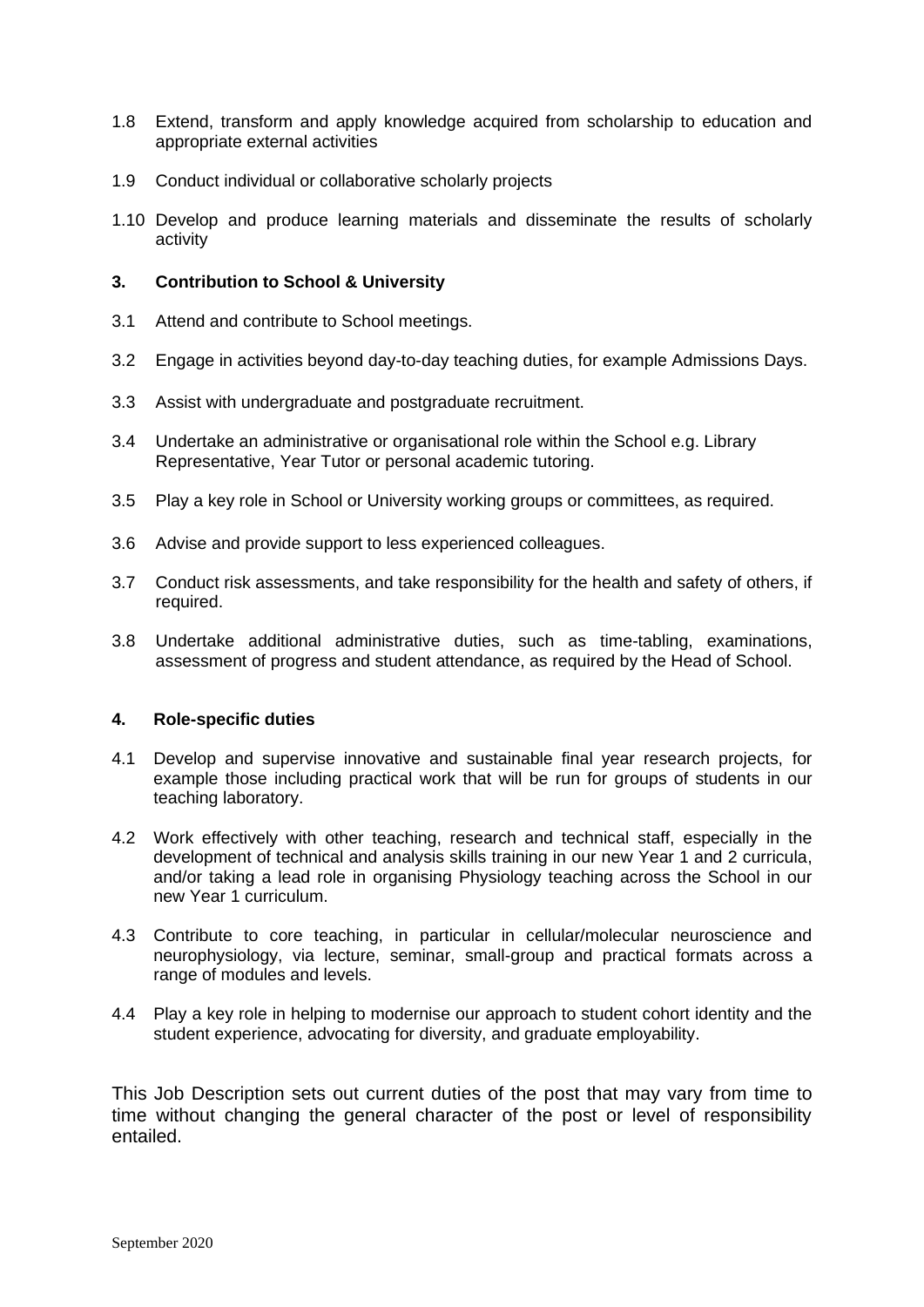# **INDICATIVE PERFORMANCE CRITERIA**

- 1. A record of development of new modules/groups of modules, course or significant components of schemes of study or CPD courses.
- 2. Proven and sustained track record of successful teaching at the levels appropriate for the post.
- 3. A high standard of teaching performance as judged by standard evaluation methods.
- 4. Evidence of using feedback information from a range of sources to improve the student experience.
- 5. Evidence of using knowledge arising from research and scholarship to enhance teaching and curriculum development.
- 6. Evidence of engagement in advising students and proactively responding to student problems.
- 7. Evidence of contributions to a relevant national professional body or recognised event.
- 8. Evidence of identifying and employing current pedagogic best practice to improve the student experience.

## **PERSON SPECIFICATION**

#### **ESSENTIAL CRITERIA**

- 1. Normally educated to doctoral level, or other equivalent qualification, or appropriate level of experience, as appropriate to the discipline (see role-specific criteria below).
- 2. Excellent interpersonal skills, with the ability to engage with students using a variety of different methods.
- 3. Experience of teaching at undergraduate and taught postgraduate level.
- 4. Evidence of significant independent contribution to the design and execution of research.
- 5. Excellent presentation skills, with the ability to communicate effectively, both orally and in writing, with students, colleagues and external audiences.
- 6. Ability to work individually on own initiative and without close supervision, and as part of a team.